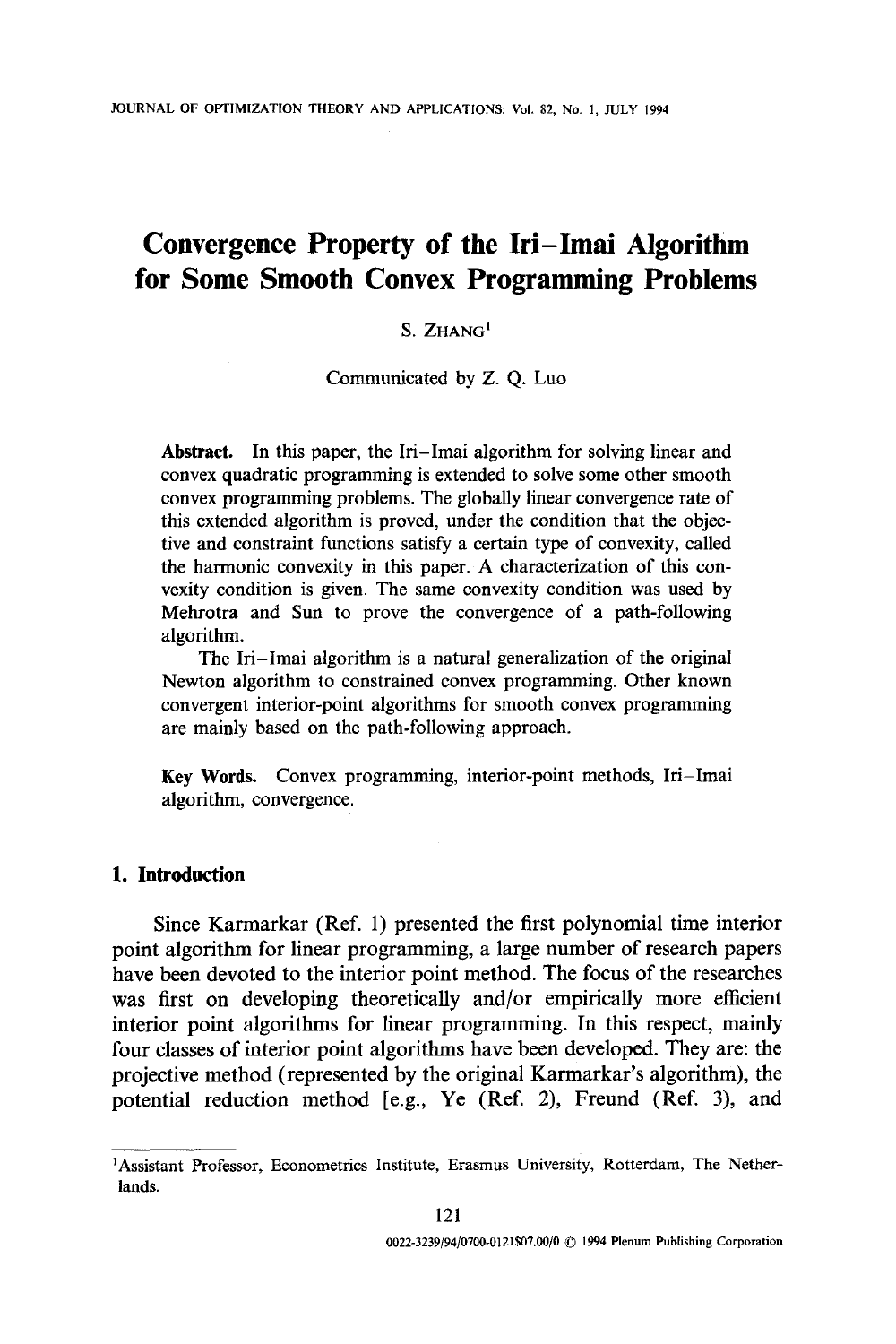Gonzaga (Ref. 4)], the affine scaling method [cf. Dikin (Ref. 5), Barnes (Ref. 6), and Vanderbei *et al.* (Ref. 7)], and the path following method [cf. Renegar (Ref. 8), Megiddo (Ref. 9), and Den Hertog *et al.* (Ref. 10)]. Some potential reduction algorithms and path following algorithms are shown to have better time complexity than the original Karmarkar algorithm. Numerical results show that the interior point method is indeed a promising approach for linear programming. Some of these algorithms have been proved to work for convex quadratic programming as well.

More recently, the interior point approach has been used to attack some combinatorial optimization problems [cf. Karmarkar (Ref. 11) and Mitchell (Ref. 12)] mainly based on the projective and the potential reduction methods. Other researchers have extended the interior point method to solve some convex programming problems. For the references of the second approach, see Jarre (Ref. 13), Mehrotra and Sun (Ref. 14), Den Hertog *et al.* (Ref. 15), and Den Hertog *et al.* (Ref. 16). To the best of the author's knowledge, only the path-following method has so far been successfully extended to solve convex programming problems.

Among many variants of the interior point method for linear programming, there is an interesting algorithm proposed by Iri and Imai (see Ref. 17). That algorithm does not fall into the four conventional classifications of the interior point algorithms mentioned above. As a matter of fact, the idea of the Iri-Imai algorithm is based on a multiplicative barrier function approach for nonlinear programming. In simple words, it views a linear programming problem (in the form that all constraints are inequalities) as a constrained nonlinear programming problem (supposing that the interior of the feasible region is nonempty) and constructs a multiplicative barrier function for points inside the interior of the feasible region, as is usual for constrained nonlinear programming. After having such a multiplicative barrier function, Iri and Imai proposed to apply the Newton method using a line search to optimize the barrier function. The multiplicative barrier function in the linear programming case, however, resembles very well the potential function. In Iri and Imai (Ref. 17), it was shown that this algorithm has a locally quadratic convergence rate. Numerical experiments presented in the same paper showed that this algorithm converges always globally, and it converges very fast indeed. A proof of the global convergence property was given in Zhang and Shi (Ref. 18) and Zhang (Ref. 19). Based on this convergence proof, the polynomiality of the Iri-Imai algorithm follows by replacing the exact line search with some fixed step searches. However, the number of iterations estimated in Zhang and Shi (Ref. 18) and Zhang (Ref. 19) is about  $\mathcal{O}(m^8L)$  comparing to  $\mathcal{O}(mL)$  of Karmarkar's algorithm, where m is the number of constraints and  $L$  is the input length of the problem. Later, Imai (Ref. 20) proved that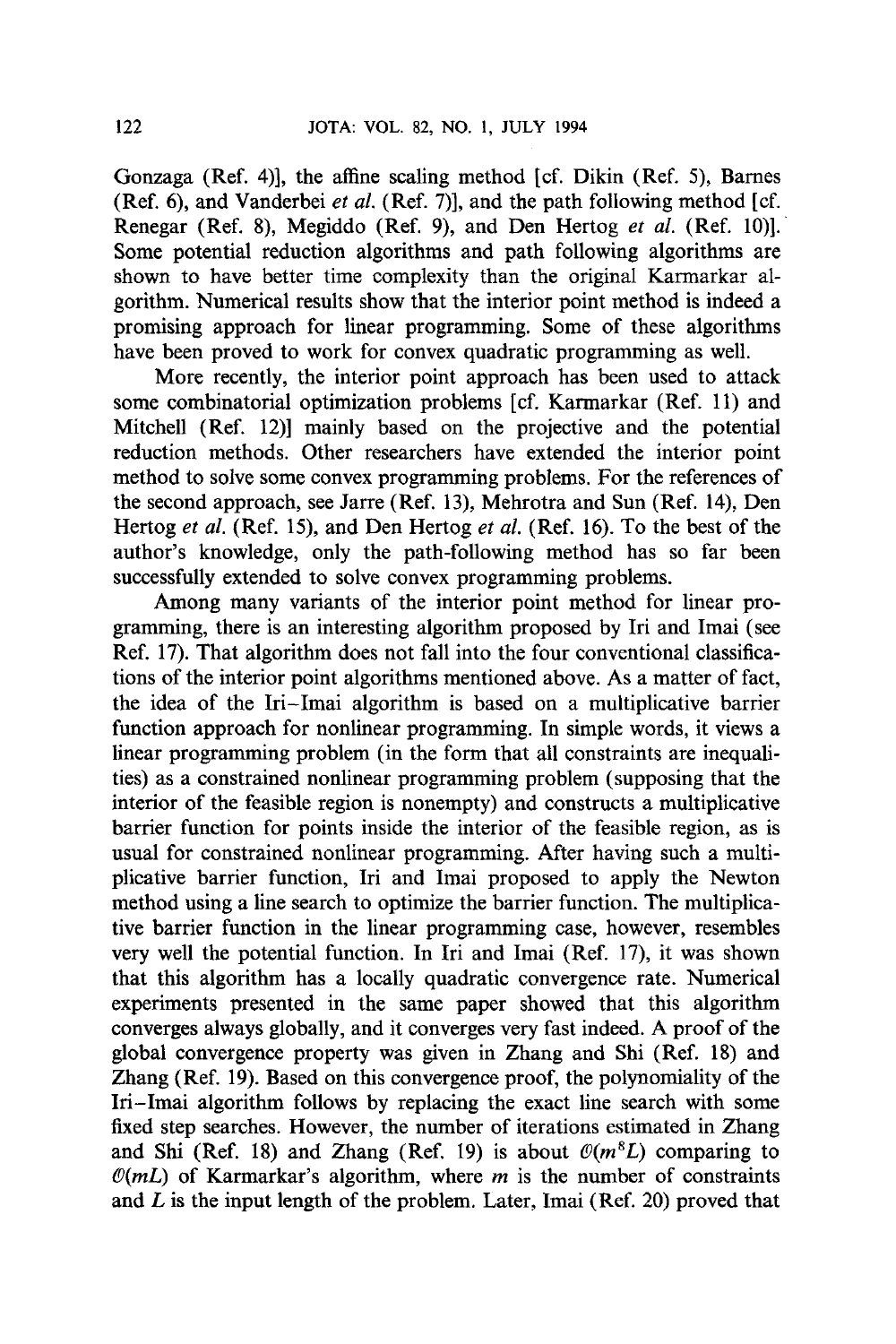the running time bound of the algorithm is at most  $\mathcal{O}(m^4L)$  for linear programming. In Ref. 21, Imai further showed that the bound is at most  $\mathcal{O}(m^2L)$  for linear programming. Recently, Iri (cf. Ref. 22) gave an elegant proof which shows that the Iri-Imai algorithm actually has the same order of polynomial running time bound as the original Karmarkar algorithm for linear programming. Moreover, he showed in Ref. 22 that the Iri-Imai algorithm can be extended to solve convex quadratic programming with the same polynomial running time bound. In this paper, using similar approaches as in Ref. 22, the convergence result of the Iri-Imai algorithm applied to a larger class of smooth convex programming problems is presented. More precisely, under some smoothness and convexity assumptions, we prove that the Iri-Imai algorithm has a globally linear convergence rate for convex programming. The main condition on the objective and constraint functions used to prove the convergence is called the harmonic convexity. The same condition was used in Mehrotra and Sun (Ref. 14) as well. A characterization of the harmonic convexity is given in this paper. This condition is easier to check and requires less continuity than the so-called relative Lipschitz condition used in Refs. 13, 15, 16.

This paper is organized as follows. In Section 2, we introduce the Iri-Imai algorithm for convex programming. In Section 3, the convergence result is presented. We conclude the paper in Section 4.

#### **2. lri-lmai Algorithm for Convex Programming**

Consider the following convex programming problem:

(P) min  $g_0(x)$ , s.t.  $g_i(x) \ge 0, \quad i = 1, 2, ..., m,$  $x \in \mathcal{R}^n$ .

where  $g_i$  is second-order continuously differentiable, for  $i = 0, 1, \ldots, m, g_0$ is convex and  $g_i$  is concave for  $i = 1, 2, \ldots, m$ .

We will assume from now on that  $m \geq 1$ . As we will see later, the Iri and Imai algorithm is an extension of Newton's method for constrained problems.

To simplify the analysis, we first make the following assumption on (P).

**Assumption** 2.1. The optimum value of (P) is known, for simplicity, to be zero.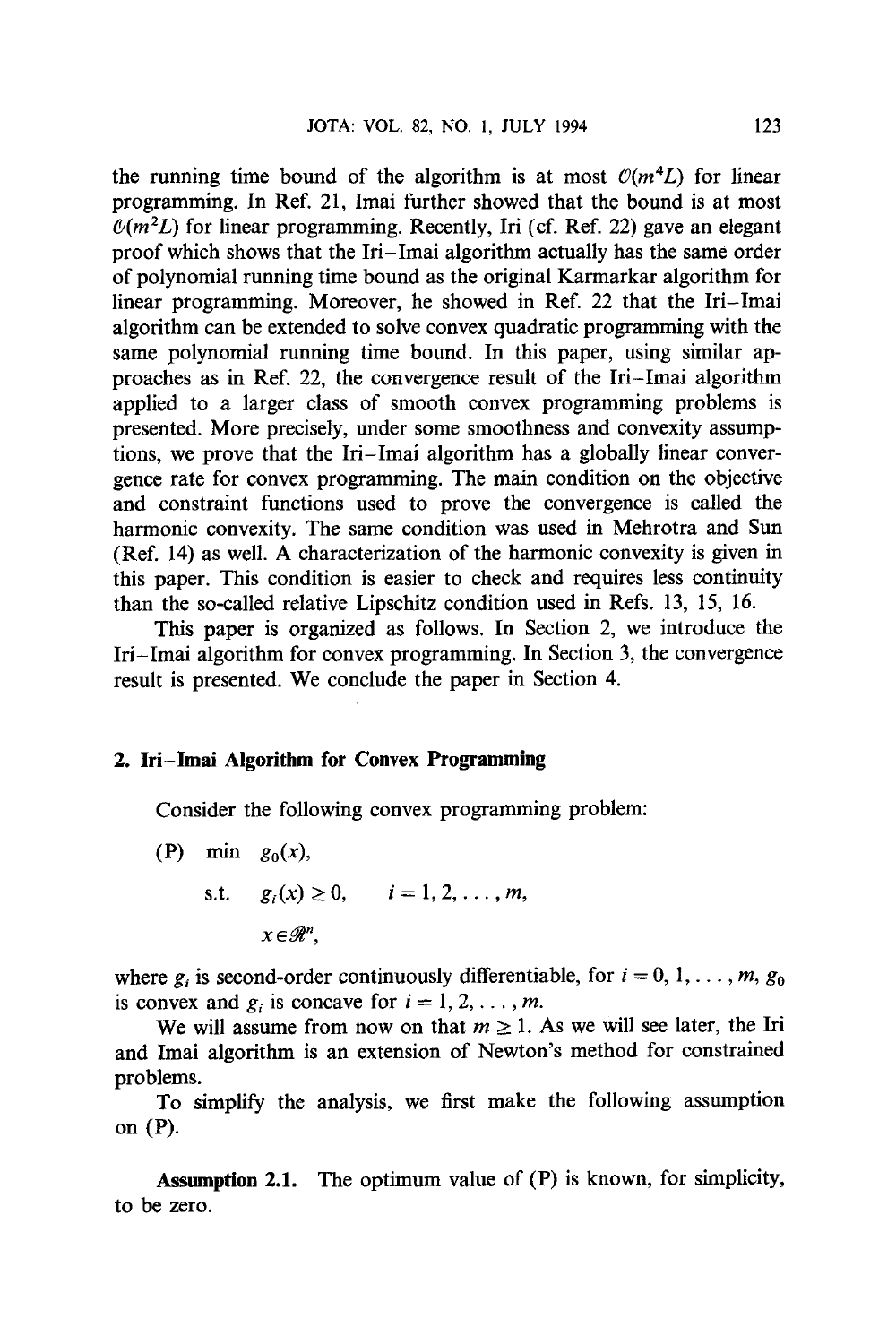We observe that this assumption is not essential (see Section 4) and can be dropped if the forthcoming algorithm is properly modified.

Now, we define harmonic convexity as follows. Note that two square matrices  $M_1$  and  $M_2$  satisfy  $M_1 \leq M_2$  iff  $M_2 - M_1$  is a positive-semidefinite matrix.

**Definition 2.1. A** second-order continuously differentiable convex function f is called harmonically convex on its convex domain  $X$  iff there exists a positive constant  $\lambda$  such that the relation

 $(1/\lambda)\nabla^2 f(v) \leq \nabla^2 f(x) \leq \lambda \nabla^2 f(v)$ 

holds for any x and y in X, where  $\nabla^2 f$  denotes the Hessian matrix of f. Such a constant  $\lambda$  is called a harmonic constant.

In convex analysis, a function is called uniformly convex if, for any point in its domain, the Hessian matrix exists and is positive definite; moreover, the largest and smallest eigenvalues of the Hessian matrix are strictly bounded by some positive constants from both above and below, respectively. The following lemma is readily seen.

Lemma 2.1. All linear functions, convex quadratic functions, and uniformly convex functions are harmonically convex.

We will give a characterization of harmonic convexity in the following lemma.

**Lemma 2.2.** A function f is harmonically convex on  $\mathcal{R}^n$  iff there exists a nonsingular matrix A such that  $f(Ax) = f_1(x') + f_2(x'')$ , where x' and x'' form a partition of x,  $f_1$  is a uniformly convex function, and  $f_2$  is a linear function.

**Proof.** Fix a point  $y \in \mathcal{R}^n$ . The Hessian  $\nabla^2 f(y)$  is positive semidefinite, and so there exists a nonsingular matrix A such that

$$
\nabla^2 f(y) = A^{-T} \begin{bmatrix} I & 0 \\ 0 & 0 \end{bmatrix} A^{-1}.
$$

Consider the function

$$
\bar{f}(x) := f(Ax).
$$

Since

$$
\nabla^2 \bar{f}(x) = A^T \nabla^2 f(Ax) A,
$$

by the harmonic convexity of  $f$  we have

$$
(1/\lambda)\nabla^2 f(y) \le \nabla^2 f(Ax) \le \lambda \nabla^2 f(y).
$$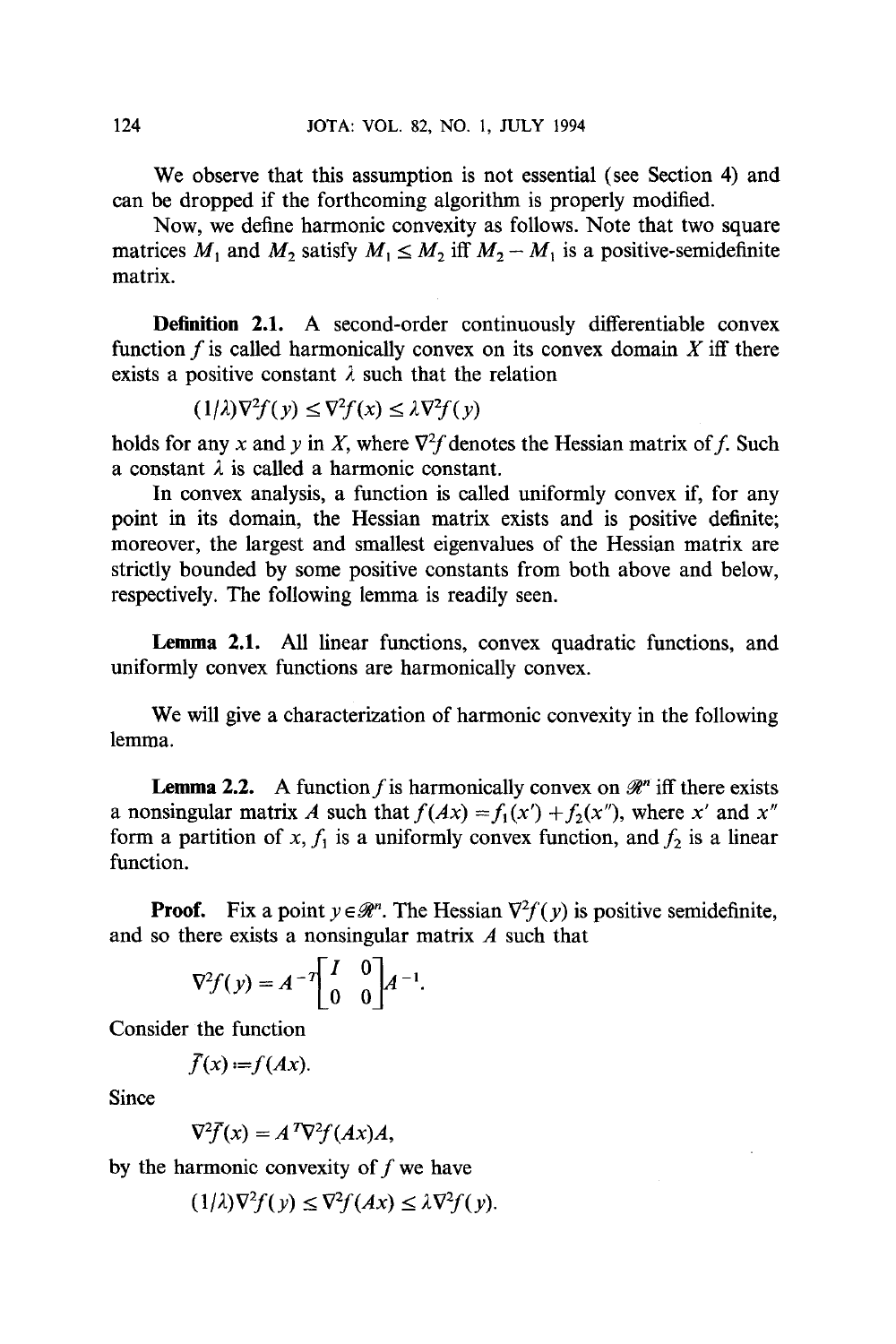Therefore,

$$
(1/\lambda)\begin{bmatrix} I & 0 \\ 0 & 0 \end{bmatrix} \leq \nabla^2 \overline{f}(x) \leq \lambda \begin{bmatrix} I & 0 \\ 0 & 0 \end{bmatrix}.
$$

Based on the above inequalities, decompose the Hessian matrix  $\nabla^2 f(x)$ accordingly into four blocks. Let  $x'$  correspond to variables involved in the left-up block, and let *x"* correspond to variables involved in the right-lower block. Due to the above inequalities, it can be verified that only the left-up block, namely  $\nabla_x^2 \overline{f}(x')$ , is nonzero and satisfies

$$
(1/\lambda)I\leq \nabla_x^2 \bar{f}(x')\leq \lambda I.
$$

This proves that  $f(Ax)$  can be indeed decomposed into two required separate parts.

It is easy to check that this condition is also sufficient for  $f$  to be harmonically convex.  $\Box$ 

Now, we state two more assumptions on Problem (P).

**Assumption 2.2.** The functions  $g_0$  and  $-g_i$ ,  $1 \le i \le m$ , are all harmonically convex. For simplicity, we let  $\lambda$  be their common harmonic constant.

Assumption 2.3. The convex programming problem (P) satisfies the Slater condition; i.e., there exists some  $x \in \mathcal{R}^n$  such that  $g_i(x) > 0$  for  $i=1,2,\ldots, m$ .

Since the functions  $g_i$ ,  $i = 1, 2, \ldots, m$ , are all continuous, the Slater condition implies that the feasible region of  $(P)$  has a nonempty interior. In fact, the Slater condition is sufficient to guarantee that the set formed by the optimal Lagrange multipliers is nonempty and compact [cf. Bertsekas (Ref, 24) and Rockafellar (Ref. 25)].

Let the feasible set of (P) be

$$
F:=\{x\colon g_i(x)\geq 0,\ 1\leq i\leq m\}\subseteq\mathcal{R}^n.
$$

By Assumption 2.3 and due to the fact that  $g_i$ ,  $1 \le i \le m$ , is concave, we know that the set  $F$  is full-dimensional and convex. We denote the nonempty interior of F by  $\hat{F}$ , given by

$$
\mathring{F} := \{x \colon g_i(x) > 0, \ 1 \leq i \leq m\} \subseteq \mathcal{R}^n.
$$

Notice that  $\hat{F}$  is an open and convex set.

In order to simplify the analysis, we further make the following assumption.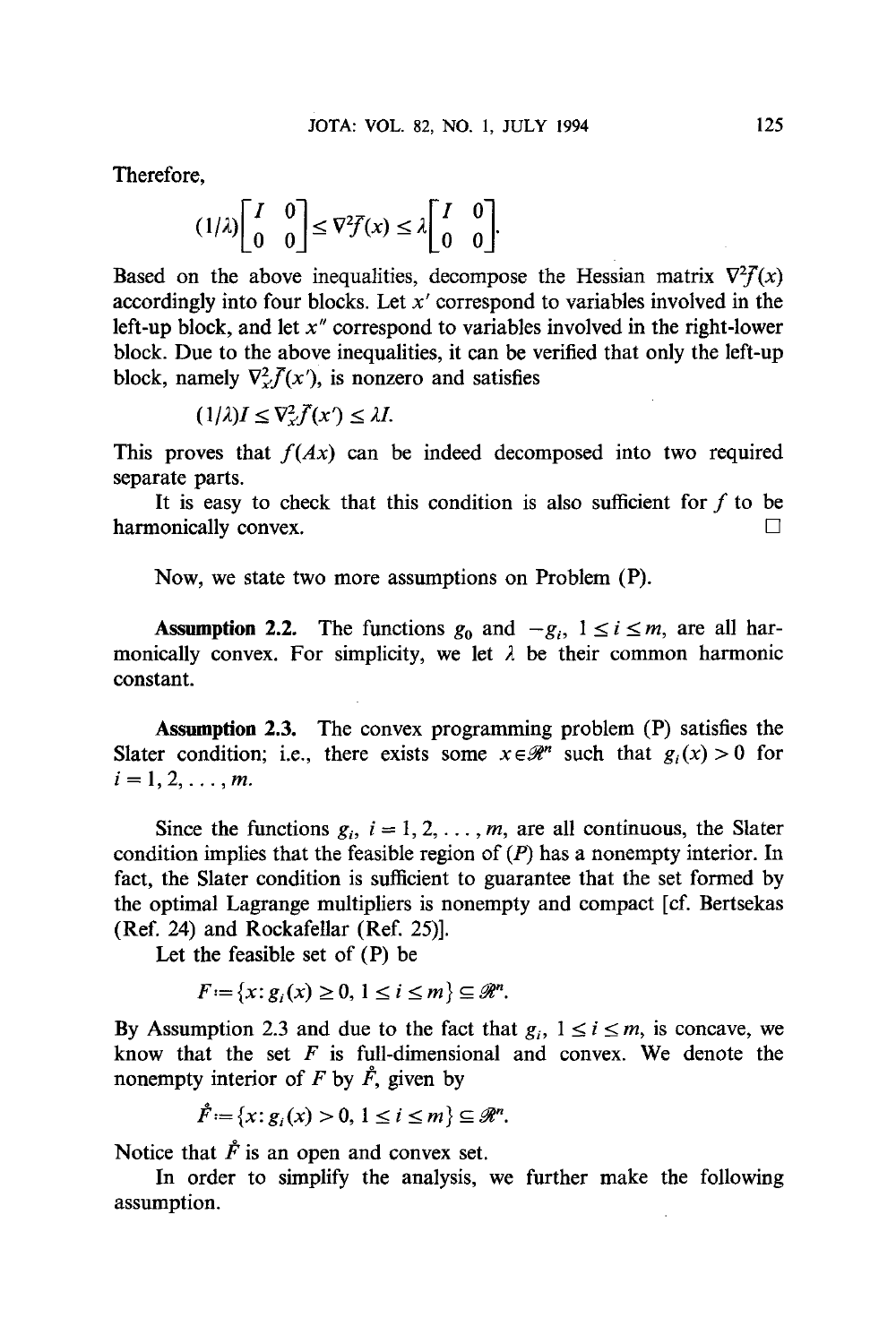**Assumption** 2.4. The feasible set F of (P) is bounded. Namely, there is a constant M such that  $||x|| \leq M$  for any  $x \in F$ .

Now we define a multiplicative barrier function  $G$  for problem  $(P)$  as follows:

$$
G(x) := (g_0(x))^{m+l} / \prod_{i=1}^{m} g_i(x), \qquad \text{for } x \in \mathring{F}, \tag{1}
$$

where  $l > 1$  is some given positive integer.

We observe that the multiplicative barrier function  $G$  is well defined on the open and convex set  $\mathring{F}$ . Moreover, we will see in Lemma 2.3 that G is a strictly convex function on  $\mathring{F}$  under the following assumption.

Assumption 2.5. Problem (P) is assumed to satisfy one of the following two conditions: (i) one of the functions  $g_0, -g_1, \ldots, -g_m$  is strictly convex; (ii)  $\text{rank}\{\nabla g_i(x): i = 0, 1, \ldots, m\} = n$  for all  $x \in \mathring{F}$ .

**Lemma 2.3.** If  $l > 1$  and Assumption 2.5 holds, then the multiplicative barrier function G is strictly convex on the open and convex set  $\mathring{F}$ .

Proof. See Theorem 5.16 of Avriel et al. (Ref. 23) and Iri (Ref. 22).  $\Box$ 

For  $x \in \mathring{F}$  and  $g_0(x) > 0$  (x not optimal), since  $G(x)$  is positive in this case, we define

$$
g(x) := \log G(x) = (m+l) \log g_0(x) - \sum_{i=1}^{m} \log g_i(x). \tag{2}
$$

The function g is called the logarithmic barrier function. Notice that g is a quasi-convex function since  $G$  is convex.

The following lemma shows that, by using the multiplicative barrier function  $G$  or the logarithmic barrier function  $g$ , we have essentially converted the constrained problem (P) into an unconstrained problem.

**Lemma 2.4.** For any sequence  $\{x^k: k \ge 1\}$  with  $x^k \in \mathring{F}, k \ge 1$ , suppose that  $\lim_{k \to +\infty} G(x^k) = 0$ , or equivalently  $\lim_{k \to +\infty} g(x^k) = -\infty$ . Then, any cluster point of  $\{x^k: k \ge 1\}$  is an optimal solution of (P).

**Proof.** If  $\lim_{k \to +\infty} G(x^k) = 0$ , by (1) and Assumption 2.4 we conclude that

$$
\lim_{k\to+\infty}g_0(x^k)=0.
$$

By Assumption 2.1, the claimed result follows.  $\Box$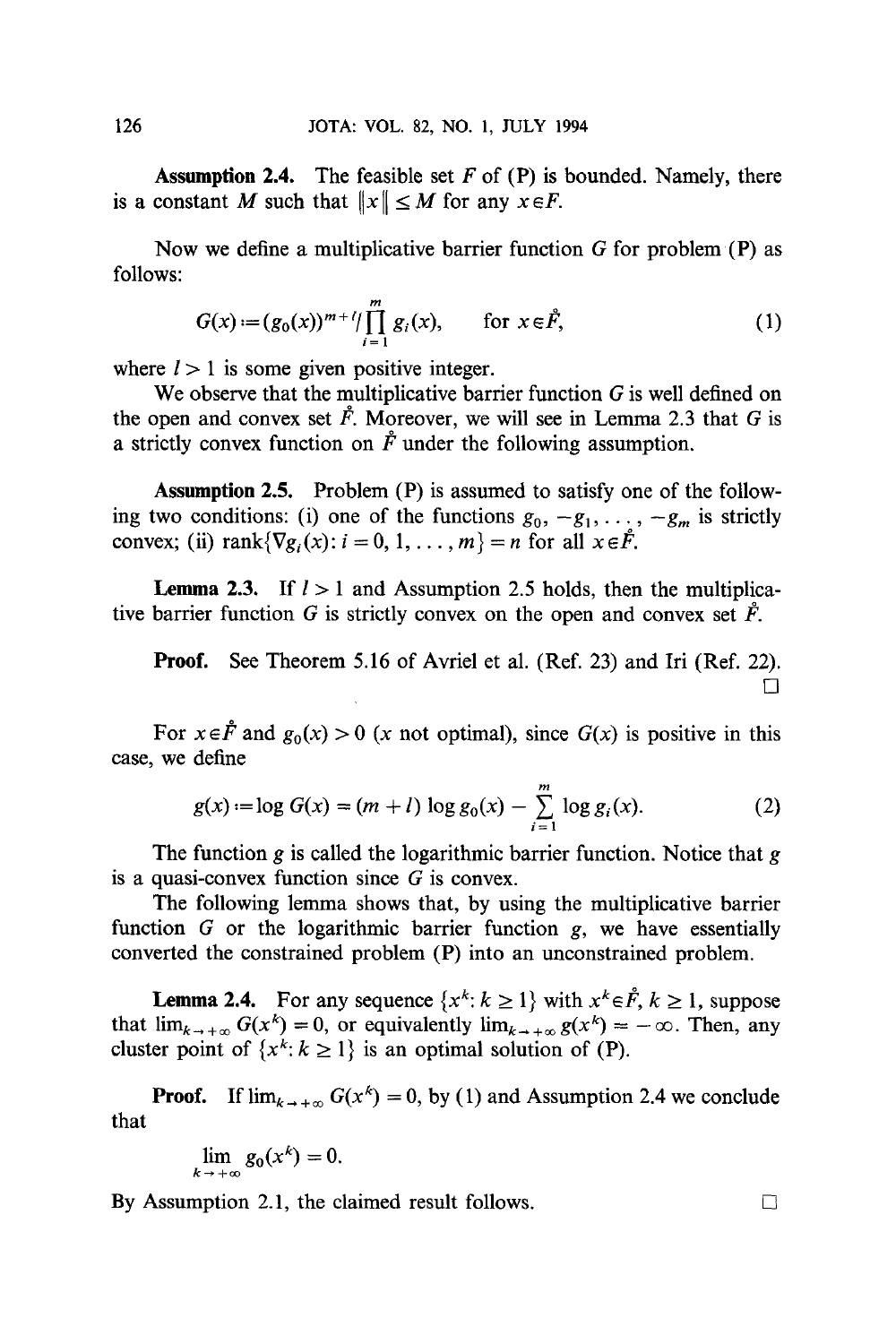Based on Lemma 2.4, it is clear that, to solve problem (P), it suffices to minimize  $G$  or  $g$  in  $F$ . To minimize the twice differentiable convex function G, the well-known Newton method is appropriate. This results in the following Iri-Imai algorithm for the convex programming problem (P) [cf. the original Iri-Imai algorithm for linear programming (Ref. 17)].

**lri-Imai Algorithm for Convex Programming.** For this algorithm, the input includes the initial interior point  $x^0 \in \mathring{F}$  and the precision parameter  $\epsilon > 0$ . The output consists in a sequence of solutions  $x^k \in \mathring{F}, k \geq 1$ .

- Step 0. Let  $k := 0$ .
- Step 1. Solve the Newton equation

 $\nabla^2 G(x^k) \xi^k = - \nabla G(x^k).$ Find  $x^{k+1} = x^k + t_k \zeta^k$  such that  $G(x^k + t_k \xi^k) = \min_{t \geq 0} G(x^k + t \xi)$ Go to Step 2.

Step 2. If  $G(x^{k+1}) < \epsilon$ , stop; otherwise, let  $k := k + 1$ , and go to Step 1.

**Remark** 2.1. The above-described procedure requires an exact line search procedure at Step 1. As we will see from the analysis presented in Section 3, the globally linear convergence holds even for some inexact seareh procedure.

**Remark 2.2.** For a nonoptimal x on the boundary of  $F[i,e, g_i(x)] = 0$ for some  $1 \le i \le m$ , and  $g_0(x) > 0$ , it is easy to see that

$$
\lim_{y\in F, y\to x} G(y) = +\infty.
$$

This implies by using the line search argument that, if  $x^k \in \mathring{F}$  and  $x^k$ is not optimal, then either  $x^{k+1}$  is optimal or  $x^{k+1} \in \mathring{P}$ . So, if we let the precision parameter  $\epsilon$  be 0, and if the whole sequence  $\{x^k\}$  produced by the above algorithm is not finite, then the whole sequence will be contained in  $\ddot{F}$ .

### **3. Analysis**

In this section we will first introduce some relations between the first order and the second order derivatives of  $G$  and  $g$ .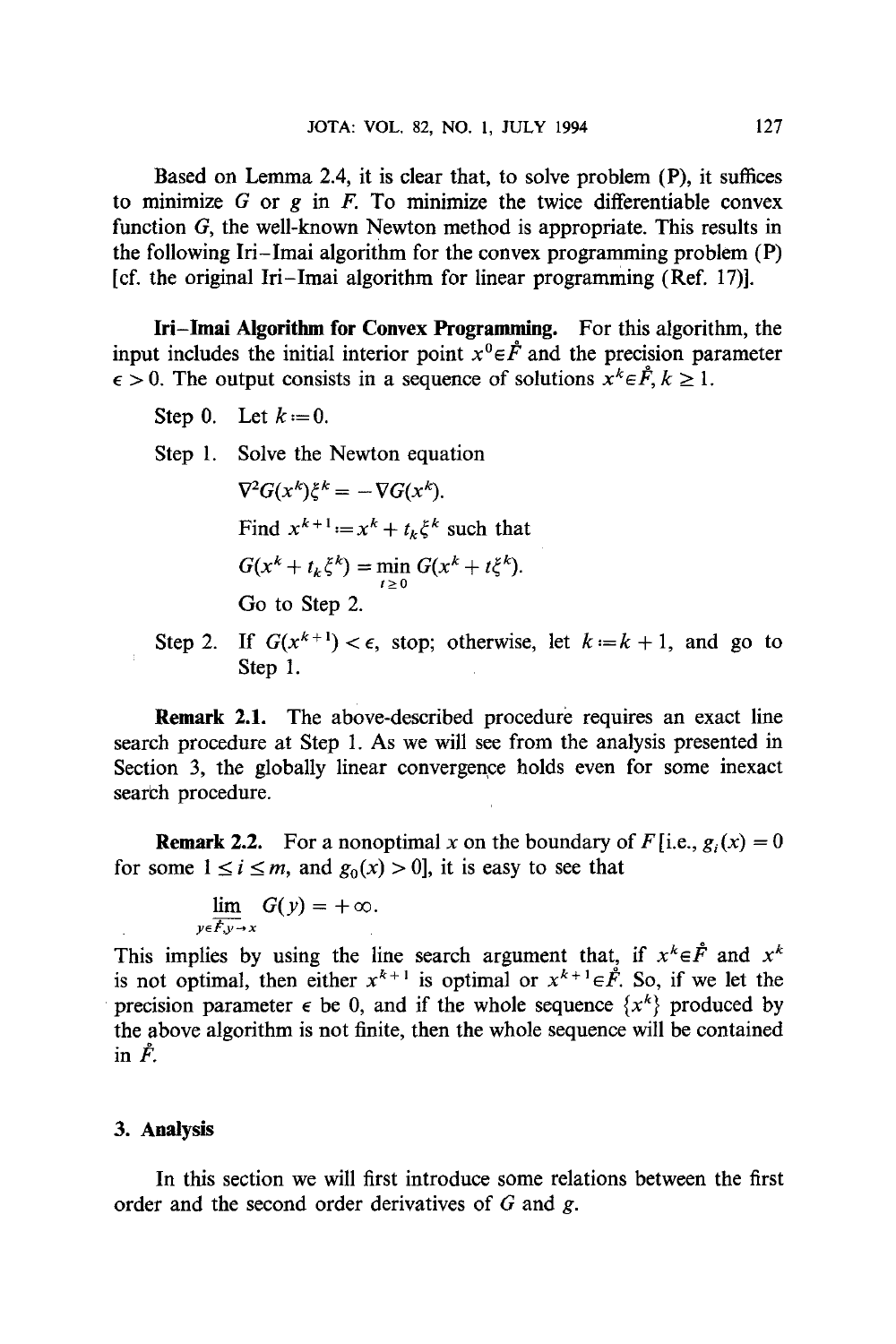For a given  $x \in \mathring{F}$  (x not optimal), we have

$$
\nabla g(x) = \nabla G(x)/G(x) = (m+l)\nabla g_0(x)/g_0(x) - \sum_{i=1}^{m} \nabla g_i(x)/g_i(x),
$$
 (3)

$$
\nabla^2 g(x) = \nabla^2 G(x) / G(x) - (\nabla G(x) / G(x)) \cdot (\nabla G(x) / G(x))^{T}
$$
  
=  $(m + 1)[\nabla^2 g_0(x) / g_0(x) - (\nabla g_0(x) / g_0(x)) \cdot (\nabla g_0(x) / g_0(x))^{T}]$   

$$
- \sum_{i=1}^{m} [\nabla^2 g_i(x) / g_i(x) - (\nabla g_i(x) / g_i(x)) \cdot (\nabla g_i(x) {T} / g_i(x))].
$$
 (4)

To simplify the notations, we denote the scaled gradient and Hessian by

$$
\tilde{\nabla}f := \nabla f/f
$$
 and  $\tilde{\nabla}^2 f := \nabla^2 f/f$ .

Now let the Newton direction at the point  $x \in \mathring{F}$  be  $\xi$ , i.e.,

$$
\xi := -(\tilde{\nabla}^2 G(x))^{-1} \tilde{\nabla} G(x),\tag{5}
$$

and let

$$
h = -\nabla g(x)^T \zeta. \tag{6}
$$

It follows from  $(4)$ ,  $(5)$ , and  $(6)$  that

$$
h = \xi^T \nabla^2 g(x) \xi + h^2. \tag{7}
$$

Concerning the Newton direction  $\xi$ , we have the following lemma.

## **Lemma 3.1.**

$$
\xi = \arg \max_{\eta \in \mathcal{R}^n \setminus \{0\}} \left[ -\tilde{\nabla} G(x)^T \eta / \sqrt{\eta^T \tilde{\nabla}^2 G(x) \eta} \right].
$$
  
**Proof.** See Iri (Ref. 22).

Let the optimal solution of (P) be  $x^*$ . It follows from Lemma 3.1 that

$$
\sqrt{h} \ge -\tilde{\nabla}G(x)^{T}(x^{*}-x)/\sqrt{(x^{*}-x)^{T}\tilde{\nabla}^{2}G(x)(x^{*}-x)}.
$$
 (8)

Since  $g_0(x^*) = 0$  and  $g_i(x^*) \ge 0$ ,  $i = 1, 2, \ldots, m$ , it follows from the convexity of  $g_0$  and the concavity of  $g_i$ ,  $i = 1, 2, \ldots, m$ , that

$$
0 = g_0(x^*) \ge g_0(x) + \nabla g_0(x)^T (x^* - x), \tag{9}
$$

$$
0 \le g_i(x^*) \le g_i(x) + \nabla g_i(x)^T (x^* - x). \tag{10}
$$

Moreover, by the mean-value theorem and the harmonic convexity of  $g_0$ and  $-g_i$ ,  $i = 1, 2, \ldots, m$ , we obtain

$$
0 = g_0(x^*) = g_0(x) + \nabla g_0(x)^T (x^* - x) + (1/2)(x^* - x)^T \nabla^2 g_0(\tilde{x}_0)(x^* - x)
$$
  
\n
$$
\ge g_0(x) + \nabla g_0(x)^T (x^* - x) + (1/2\lambda)(x^* - x)^T \nabla^2 g_0(x)(x^* - x),
$$
\n(11)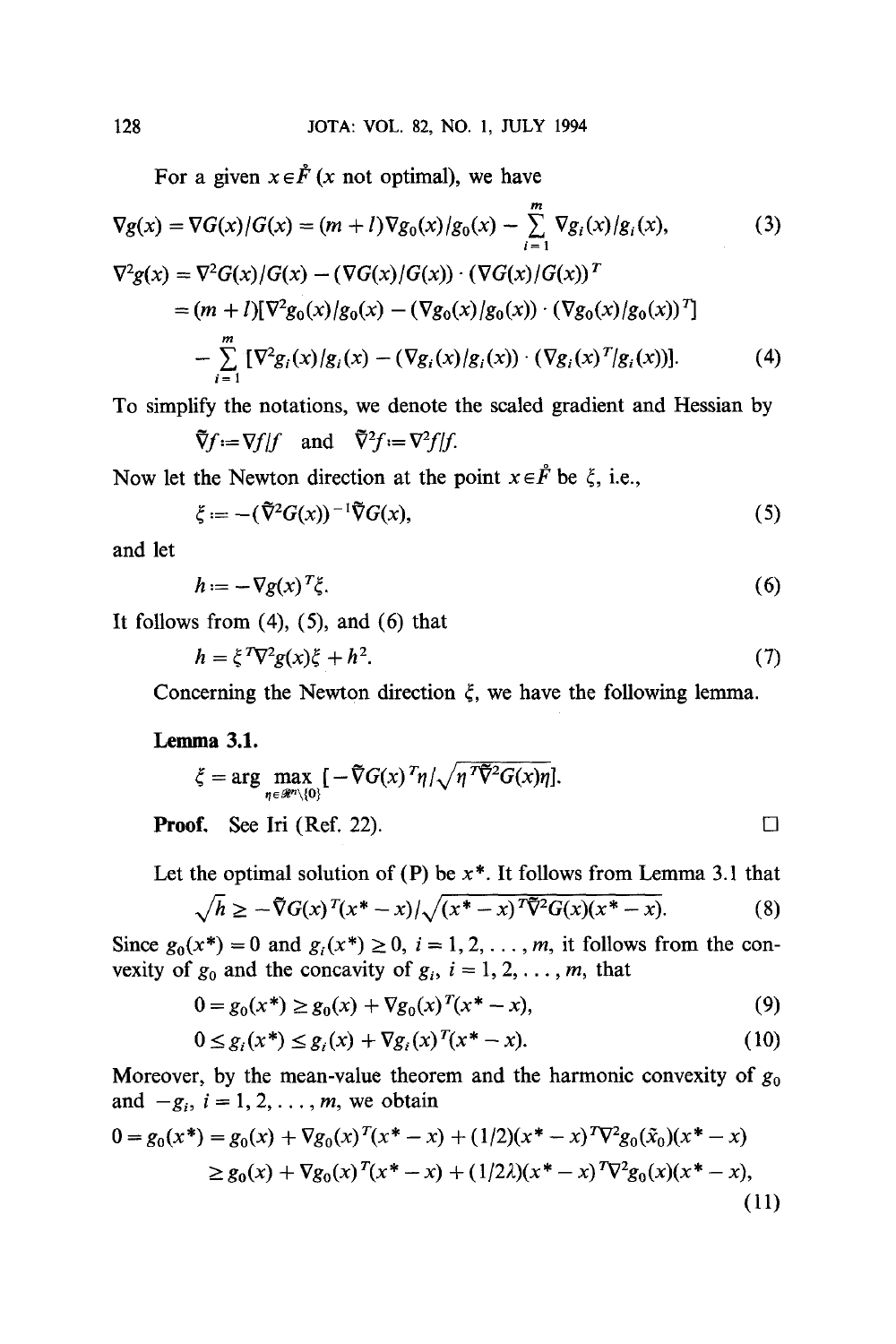and similarly,

$$
0 \le g_i(x^*) = g_i(x) + \nabla g_i(x)^T (x^* - x) + (1/2)(x^* - x)^T \nabla^2 g_i(\tilde{x}_i)(x^* - x)
$$
  
 
$$
\le g_i(x) + \nabla g_i(x)^T (x^* - x) + (1/2\lambda)(x^* - x)^T \nabla^2 g_i(x)(x^* - x), \quad (12)
$$

where  $\tilde{x}_i$ ,  $i = 0, 1, \ldots, m$ , is a point in the segment formed by x and  $x^*$ . Let

$$
w_0 := -\tilde{\nabla}g_0(x)^T(x^* - x) - 1,
$$
  
\n
$$
w_i := \tilde{\nabla}g_i(x)^T(x^* - x) + 1, \qquad i = 1, 2, ..., m.
$$

We observe from (9) and (10) that  $w_i \ge 0$ ,  $i = 0, 1, \ldots, m$ . Moreover, from (11) and (12), we conclude that

$$
(x^* - x)^T \widetilde{\nabla}^2 g_0(x) (x^* - x) \le 2\lambda w_0,
$$
\n(13)

$$
(x^* - x)^{T} \tilde{\nabla}^2 g_i(x) (x^* - x) \ge -2\lambda w_i, \qquad i = 1, 2, ..., m. \tag{14}
$$

We have now

$$
-\nabla G(x)^{T}(x^{*}-x) = -\nabla g(x)^{T}(x^{*}-x) = (m+l)(w_{0}+1) + \sum_{i=1}^{m} (w_{i}-1)
$$

$$
= (m+l)w_{0} + \sum_{i=1}^{m} w_{i} + l,
$$
(15)  

$$
(x^{*}-x)^{T}\nabla^{2}G(x)(x^{*}-x) - (x^{*}-x)^{T}\nabla^{2}g(x)(x^{*}-x) + (\nabla g(x)^{T}(x^{*}-x))^{2}
$$

$$
(x^* - x)^{T} \overline{\nabla}^2 G(x) (x^* - x) = (x^* - x)^{T} \nabla^2 g(x) (x^* - x) + (\nabla g(x)^{T} (x^* - x))^2.
$$
\n(16)

Using (13) and (14), the first term on the right-hand side of Eq. (16) can be estimated as

$$
(x^* - x)^T \nabla^2 g(x) (x^* - x) = (m + l)(x^* - x)^T \tilde{\nabla}^2 g_0(x) (x^* - x)
$$
  
\n
$$
-(m + l)(w_0 + 1)^2 - \sum_{i=1}^m (x^* - x)^T \tilde{\nabla}^2 g_i(x) (x^* - x) + \sum_{i=1}^m (w_i - 1)^2
$$
  
\n
$$
\leq 2(m + l)\lambda w_0 - (m + l)(w_0 + 1)^2 + 2\lambda \sum_{i=1}^m w_i + \sum_{i=1}^m (w_i - 1)^2
$$
  
\n
$$
\leq 2\lambda \Big( (m + l)w_0 + \sum_{i=1}^m w_i \Big) + \sum_{i=1}^m w_i^2 - 2 \sum_{i=1}^m w_i - l
$$
  
\n
$$
\leq 2\lambda \Big( (m + l)w_0 + \sum_{i=1}^m w_i \Big) + \Big( \sum_{i=1}^m w_i \Big)^2 - 2 \sum_{i=1}^m w_i - l
$$
  
\n
$$
\leq 2\lambda \Big( (m + l)w_0 + \sum_{i=1}^m w_i \Big) + \Big( (m + l)w_0 + \sum_{i=1}^m w_i \Big)^2
$$
  
\n
$$
\leq (2\lambda + 1) \Big( (m + l)w_0 + \sum_{i=1}^m w_i + l \Big)^2.
$$
 (17)

From  $(8)$ ,  $(15)$ ,  $(16)$ ,  $(17)$ , we obtain the following result.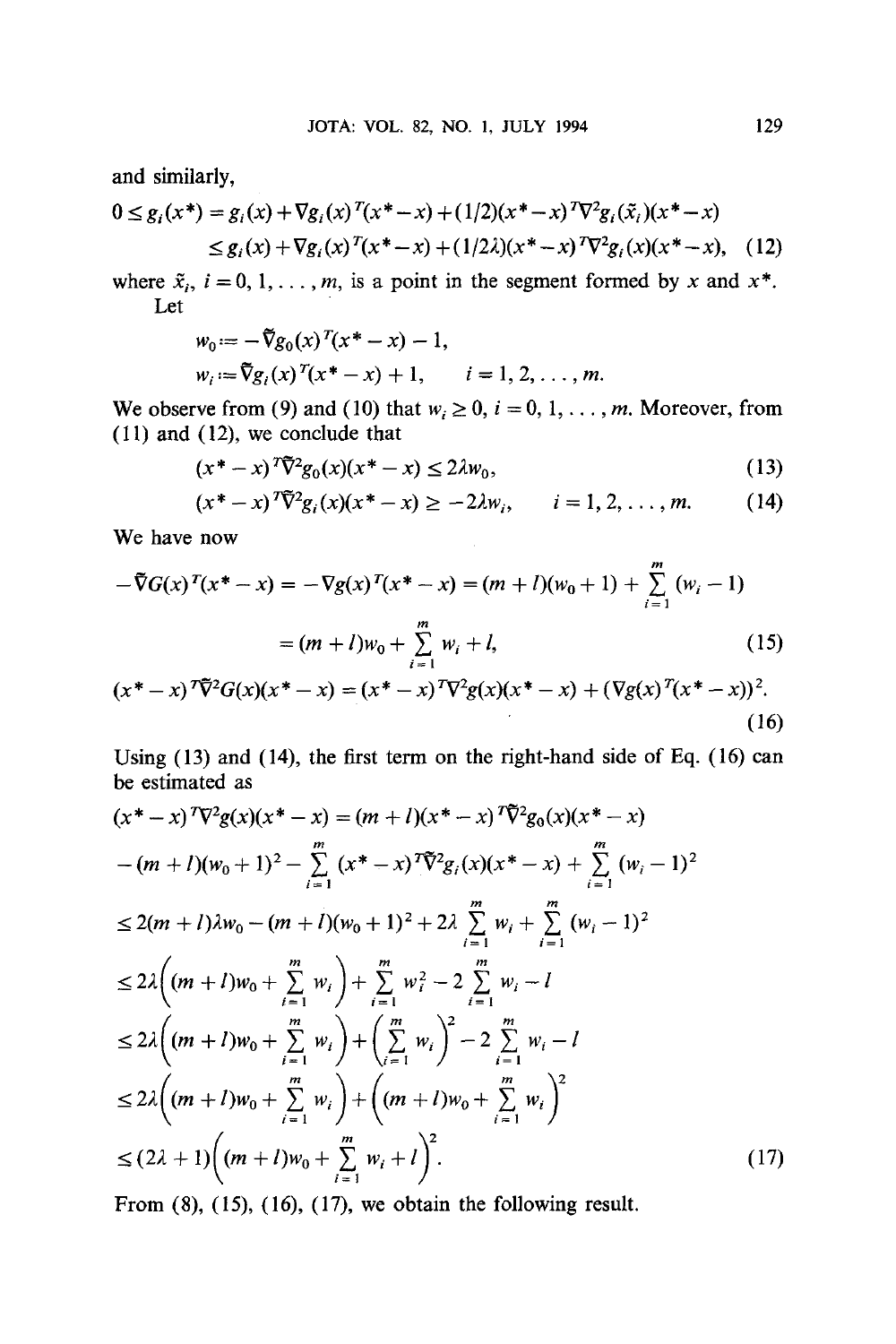**Theorem 3.1.** If problem  $(P)$  satisfies Assumptions 2.1–2.5, then for a nonoptimal point x, it holds that  $h \ge 1/(2\lambda + 2)$ , where h is defined by (6).

Now, we proceed to estimate how much the logarithmic barrier function can be decreased by searching along the Newton direction.

We note that a feasible steplength  $t > 0$  can be guaranteed if the following holds for  $i = 1, 2, \ldots, m$ :

$$
g_i(x + t\xi) = g_i(x) + t\nabla g_i(x)^T \xi + (t^2/2)\xi^T \nabla^2 g_i(\tilde{x})\xi
$$
  
\n
$$
\geq g_i(x) + t\nabla g_i(x)^T \xi + (t^2/2)\lambda\xi^T \nabla^2 g_i(x)\xi > 0,
$$

or equivalently,

$$
1 + t\tilde{\nabla}g_i(x)^T\xi + (t^2/2)\lambda\xi^T\tilde{\nabla}^2g_i(x)\xi > 0.
$$
 (18)

In order to determine how large  $t$  can be without violating (18), we introduce the following notations:

$$
a_{01} := \tilde{\nabla}g_0(x)^T \xi,
$$
  

$$
a_{02} := \xi^T \tilde{\nabla}^2 g_0(x) \xi,
$$

and for  $i = 1, 2, \ldots, m$ ,

$$
a_{i1} := \tilde{\nabla}g_i(x)^T \xi,
$$
  

$$
a_{i2} := \xi^T \tilde{\nabla}^2 g_i(x) \xi.
$$

Now from (3), (4), (6), (7), it follows that

$$
h = -(m+l)a_{01} + \sum_{i=1}^{m} a_{i1},
$$
\n(19)

$$
h-h^2=(m+l)a_{02}-\sum_{i=1}^m a_{i2}-(m+l)a_{01}^2+\sum_{i=1}^m a_{i1}^2.
$$
 (20)

By introducing

$$
\bar{A}_1 := (1/m) \sum_{i=1}^m a_{i1}, \qquad (21)
$$

$$
\sigma_1^2 := (1/m) \sum_{i=1}^m (a_{i1} - \bar{A}_1)^2, \tag{22}
$$

$$
c := (m+l)a_{02} - \sum_{i=1}^{m} a_{i2}.
$$
 (23)

Equations (19) and (20) can be rewritten as

$$
h = -(m+l)a_{01} + m\bar{A}_1, \tag{24}
$$

$$
h - h2 = -(m + l)a012 + m\bar{A}12 + m\sigma12 + c.
$$
 (25)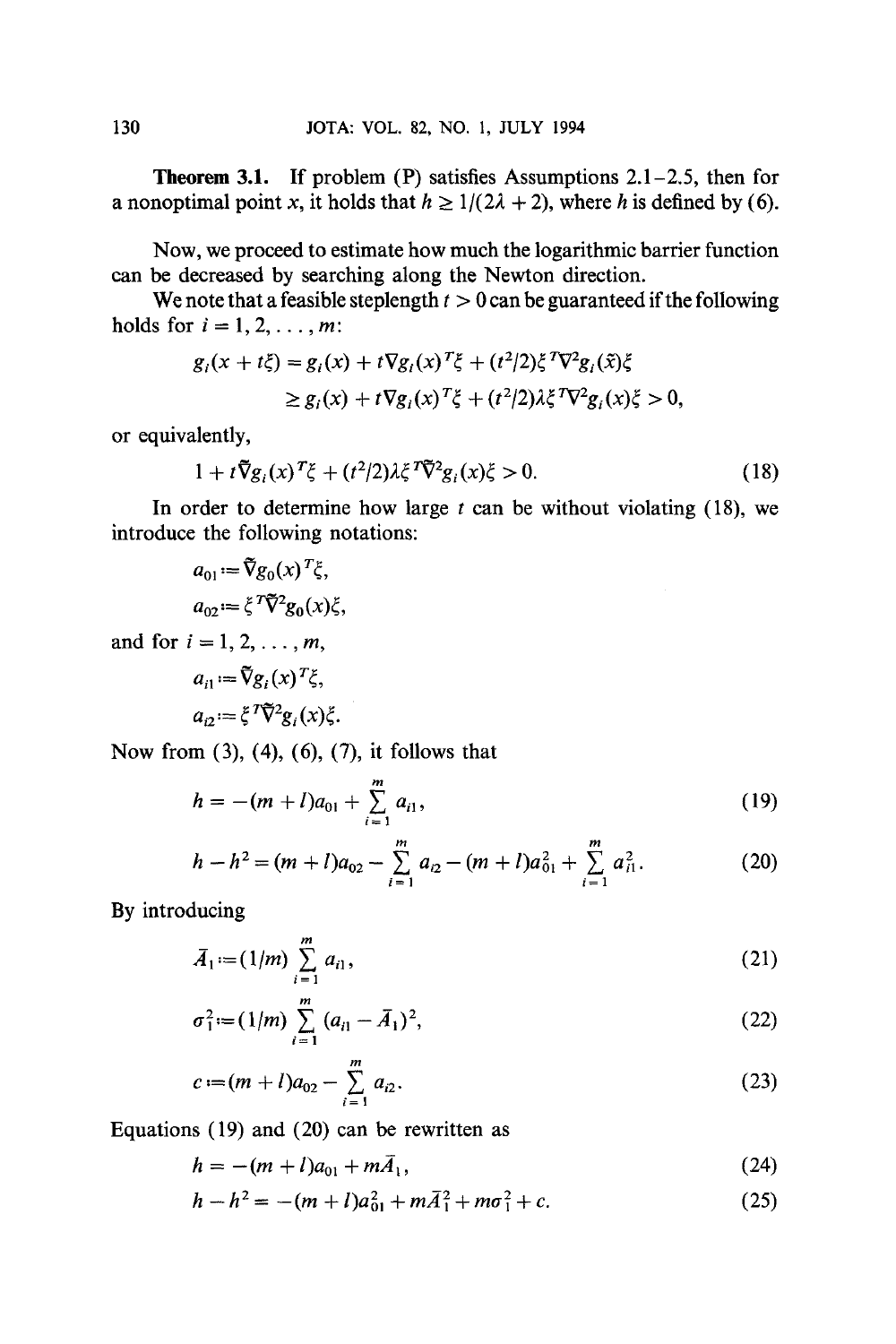Solving Eqs. (24) and (25) in terms of  $a_{01}$  and  $\bar{A}_1$ , we obtain

$$
a_{01} = -h/l \pm \sqrt{[m/(m+l)l][h - ((l-1)/l)h^2 - m\sigma_1^2 - c]},
$$
 (26)

$$
\bar{A}_1 = -h/l \pm \sqrt{[(m+l)/m l][h - ((l-1)/l)h^2 - m\sigma_1^2 - c]}.
$$
 (27)

Since  $a_{01}$  and  $\bar{A}_1$  are real numbers, we conclude that

$$
h - ((l - 1)/l)h^2 - m\sigma_1^2 - c \ge 0.
$$
 (28)

The following two lemmas follow immediately from (28).

**Lemma 3.2.** If  $l > 1$ , then  $h \le l/(l-1)$ .

**Lemma 3.3.** 
$$
m\sigma_1^2 + c \leq h(1 - h(l-1)/l)
$$
.

By the definitions of  $\bar{A}_1$  and  $\sigma_1$  [cf. (21) and (22)], we now use the well-known inequality

$$
|a_{i1}|\leq |\bar{A}_1|+\sqrt{m-1}\sigma_1,
$$

and so together with (27) we have the following inequalities for  $i=1,2,\ldots, m$ :

$$
|a_{i1}| \leq |\bar{A}_1| + \sqrt{m\sigma_1} \leq h/l + \sqrt{[(m+l)/m] [h - ((l-1)/l)h^2 - m\sigma_1^2 - c]} + \sqrt{m\sigma_1}.
$$

Maximizing the right-hand side of the above inequality in terms of  $\sigma_1$ , it follows that, for  $i = 1, 2, \ldots, m$ ,

$$
|a_{i1}| \le h/l + \sqrt{[(m+l)/ml+1][h-((l-1)/l)h^2-c]}
$$
  
\n
$$
\le h/l + \sqrt{[(m+l)/ml+1][h-((l-1)/l)h^2]}.
$$
\n(29)

Letting

$$
u := h/l + \sqrt{[(m+l)/ml + 1][h - ((l-1)/l)h^2]},
$$
\n(30)

Inequality (29) is now rewritten as

$$
|a_{i1}| \le u, \qquad i = 1, 2, \dots, m. \tag{31}
$$

Moreover, by the definition of  $c$  [cf. (23)], using Lemma 3.3 and noticing the fact that  $a_{02} \ge 0$  and  $a_{i2} \le 0$  (since  $g_0$  is convex and  $g_i$  is concave for  $i = 1, 2, \ldots, m$ , we obtain

$$
a_{i2} \geq -c \geq -h[1-((l-1)/l)h], \qquad i=1,2,\ldots,m. \tag{32}
$$

Now, we let

$$
v := 2/(u + \sqrt{u^2 + 2\lambda[1 - ((l-1)/l)h]\hbar}).
$$
\n(33)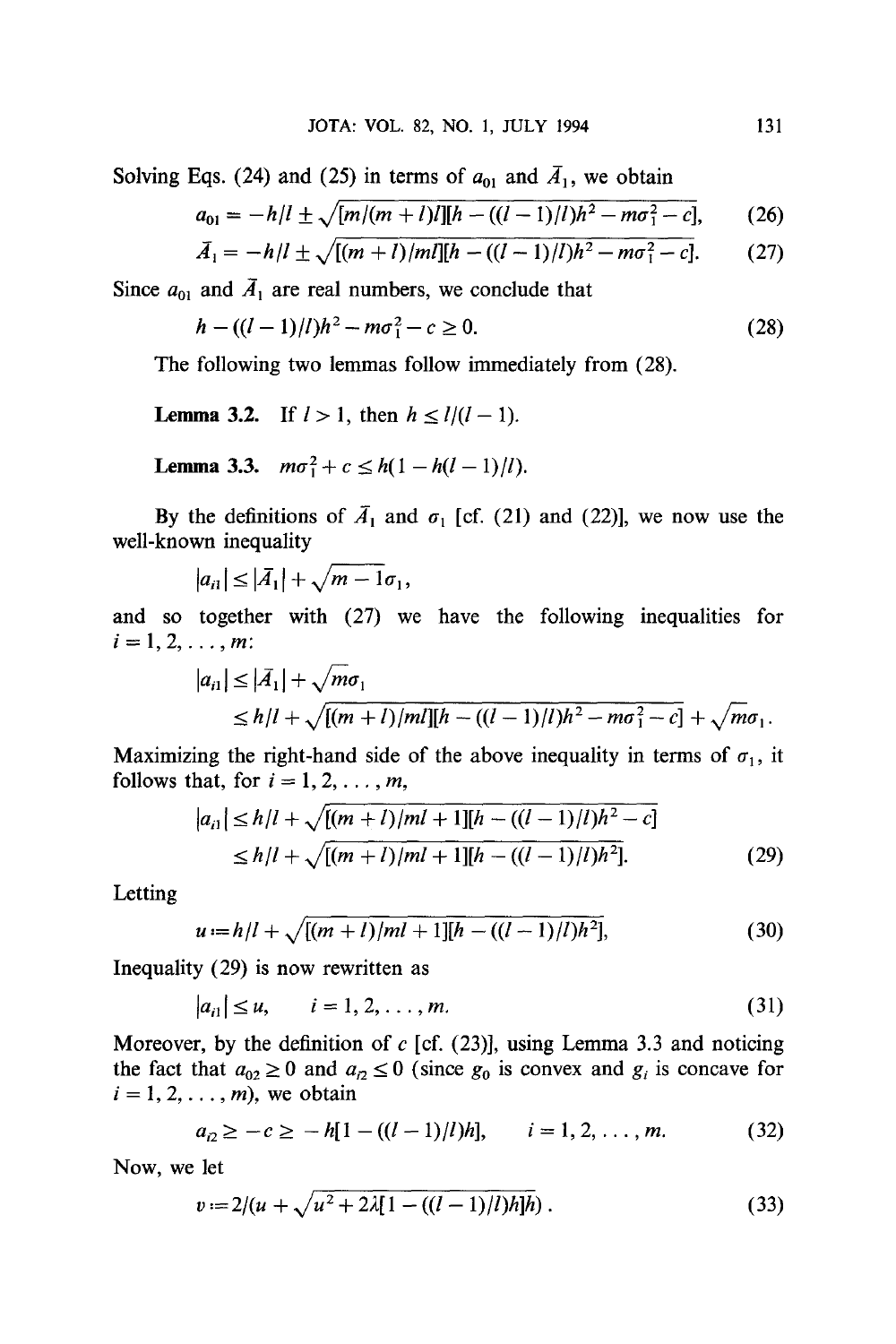Observe from  $(30)$  and  $(33)$ , using Theorem 3.1 and Lemma 3.2, that u and  $v$  are strictly bounded from zero by some positive constants.

Furthermore, we have the following result.

**Theorem 3.2.** For any  $x \in \mathring{F}$ , if the Newton direction  $\xi$  is defined according to (5), then for any  $0 < t < v$ , we have  $x + t \in \mathring{F}$ .

**Proof.** It is easy to see that, if  $0 < t < v$ , then

 $1-ut - (t^2/2)\lambda h[1 - ((l - 1)/l)h] > 0$ ,

and so,

$$
1 + ta_{i1} + (t^2/2)\lambda a_{i2} \ge 1 - ut - (t^2/2)\lambda h[1 - ((l-1)/l)h] > 0.
$$

From (18), we know that the above inequality implies  $x + t\zeta \in \mathring{F}$ .  $\Box$ 

Theorem 3.2 shows that, in the Iri-Imai algorithm, a certain search step along the Newton direction is allowed without violating feasibility. This property is essential for our analysis. Now, we will show that, by properly choosing the steplength within the region given by the interval  $(0, v)$ , at least some fixed amount of reduction in the logarithmic barrier function can be obtained.

Let an interior point  $x \in \mathring{F}$ , and let  $0 < t < v$ . By the mean-value theorem, we have

$$
g(x + t\xi) - g(x) = t\nabla g(x)^T \xi + (t^2/2)\xi^T \nabla^2 g(\tilde{x})\xi,
$$
 (34)

where

 $\tilde{x} = x + \mu t \xi$ , for some  $\mu \in (0, 1)$ .

Notice by the convexity of  $g_0$  that

$$
g_0(x + \mu t \xi) \ge g_0(x) + \mu t \nabla g_0(x)^T \xi,
$$

and by the harmonic convexity of  $-g_i$  that  $g_i(x + \mu t \xi) \ge g_i(x) + \mu t \nabla g_i(x)^T \xi + [(\mu t)^2/2] \lambda \xi^T \nabla^2 g_i(x) \xi, \quad i = 1, 2, ..., m.$ Thus, we have

$$
\xi^T \nabla^2 g(\tilde{x}) \xi = (m+l) \xi^T \tilde{\nabla}^2 g_0(\tilde{x}) \xi - \sum_{i=1}^m \xi^T \tilde{\nabla}^2 g_i(\tilde{x}) \xi \n+ \sum_{i=1}^m (\xi^T \tilde{\nabla} g_i(\tilde{x}))^2 - (m+l) (\xi^T \tilde{\nabla} g_0(\tilde{x}))^2 \n\leq (m+l) \lambda \frac{a_{02}}{1 + \mu t a_{01}} - \lambda \sum_{i=1}^m \frac{a_{i2}}{1 + \mu t a_{i1} + ((\mu t)^2/2) \lambda a_{i2}} \n+ \sum_{i=1}^m \frac{(|a_{i1}| - \mu \lambda a_{i2})^2}{(1 + \mu t a_{i1} + ((\mu t)^2/2) \lambda a_{i2})^2}.
$$
\n(35)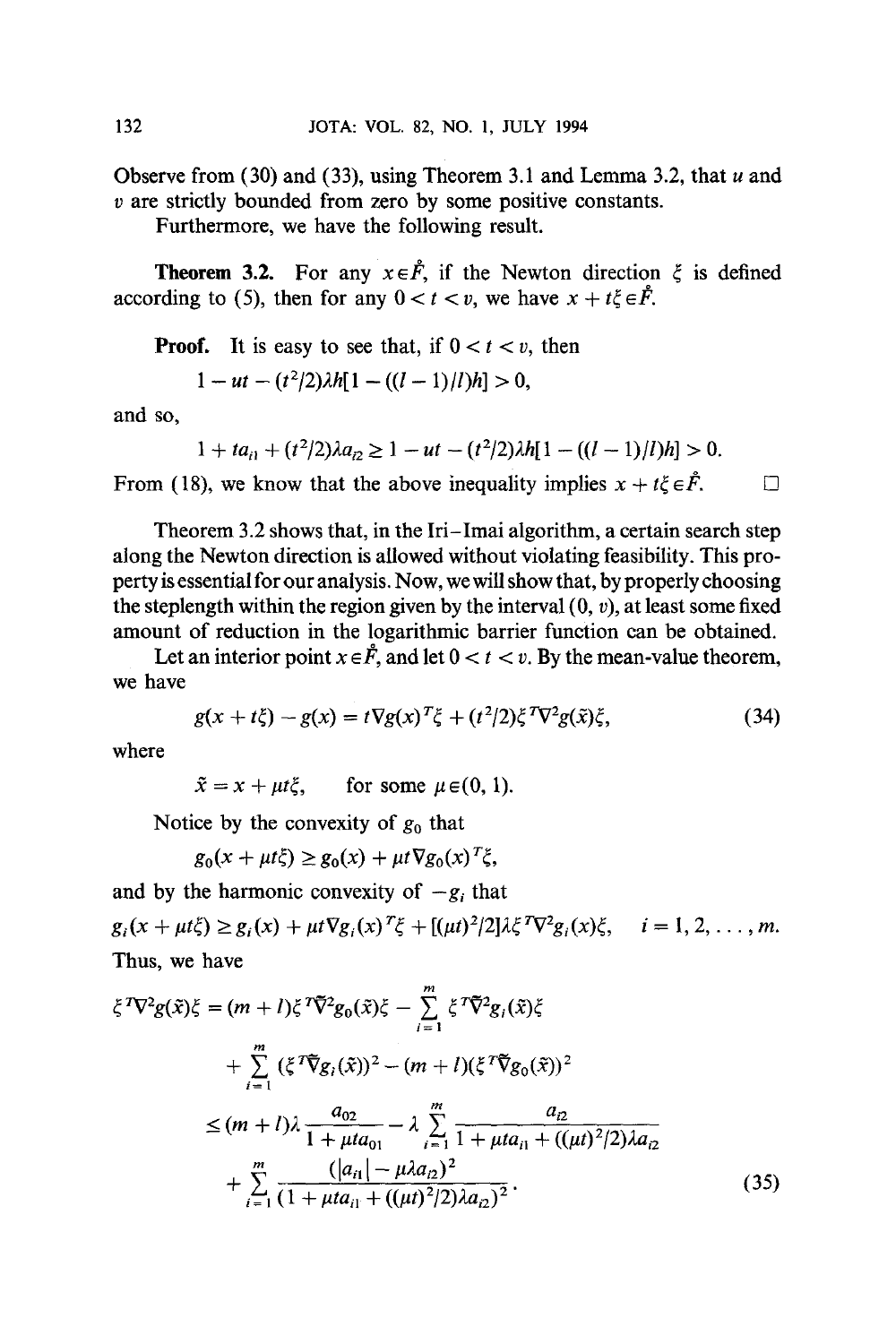To further estimate the right-hand side of (35), we note the following lemma. First, let

$$
\bar{v} := 1/(u + \sqrt{u^2 + \lambda h[1 - ((l-1)/l)h]})
$$

Note that  $\bar{v} \leq v$ .

**Lemma 3.4.** If  $0 < t \leq \bar{v}$ , then  $1 + \mu t a_{i1} + (\mu t)^2 \lambda a_{i2}/2 \geq 1/2$ , for  $i = 1, 2, \ldots, m$ , and  $1 + \mu t a_{01} \geq 1/2$ .

**Proof.** First, it is easy to see that, if  $0 < t \leq \overline{v}$ , then for  $i = 1, 2, ..., m$ ,  $1 + uta_n + ((ut)^2/2)\lambda a_n \ge 1 - ut - (t^2/2)\lambda h[1 - ((l - 1)/l)h] \ge 1/2.$ 

$$
y = \frac{1}{2} \int_{0}^{2\pi} \frac{1}{2} \left( \frac{1}{2} \left( \frac{1}{2} \right)^2 - \frac{1}{2} \left( \frac{1}{2} \right)^2 \right) \, dx
$$

Moreover, notice that  $|a_{01}| \le u$ , and so,

 $1/\bar{v} > 2u \geq 2|a_{01}|.$ 

This implies that, if  $0 < t \le \bar{v}$ , then  $1 + \mu t a_{01} \ge 1/2$ . The lemma is  $\Box$ 

Now let  $0 < t \leq \bar{v}$ . Using Lemma 3.3, Lemma 3.4, and noticing (23) and (35), we have

$$
\xi^T \nabla^2 g(\tilde{x}) \xi \le 2(m+l)\lambda a_{02} - 2\lambda \sum_{i=1}^m (|a_{i1}| - \lambda a_{i2})^2
$$
  

$$
\le 2\lambda c + 4\left(\sqrt{\sum_{i=1}^m a_{i1}^2} + \lambda \sqrt{\sum_{i=1}^m a_{i2}^2}\right)^2
$$
  

$$
\le 2\lambda h[1 - ((l-1)/l)h] + 4\left[\sqrt{\sum_{i=1}^m a_{i1}^2} + \lambda c\right]^2.
$$
 (36)

Furthermore, by  $(21)$ ,  $(22)$ , and  $(27)$ , we have

$$
\sum_{i=1}^{m} a_{i1}^{2} = m\overline{A}_{1}^{2} + m\sigma_{1}^{2}
$$
\n
$$
\leq m\{h/l + \sqrt{((m+l)/m!) [h - ((l-1)/l)h^{2} - c - m\sigma_{1}^{2}]} \}^{2} + m\sigma_{1}^{2}
$$
\n
$$
\leq m\{h/l + \sqrt{((m+l)/m!) [h - ((l-1)/l)h^{2}]} \}^{2}.
$$
\n(37)

Now, replacing (37) into (36) we obtain

$$
\xi^T \nabla^2 g(\tilde{x}) \xi \le 2\lambda h [1 - ((l-1)/l)h]
$$
  
+4\{\sqrt{mh/l} + \sqrt{[(m+l)h/l][1 - ((l-1)/l)h]} + \lambda c \}^2  

$$
\le 2\lambda h [1 - ((l-1)/l)h]
$$
  
+4(\sqrt{mh/l} + \sqrt{[(m+l)h/l][1 - ((l-1)/l)h]} + \lambda h [1 - ((l-1)/l)h])^2. (38)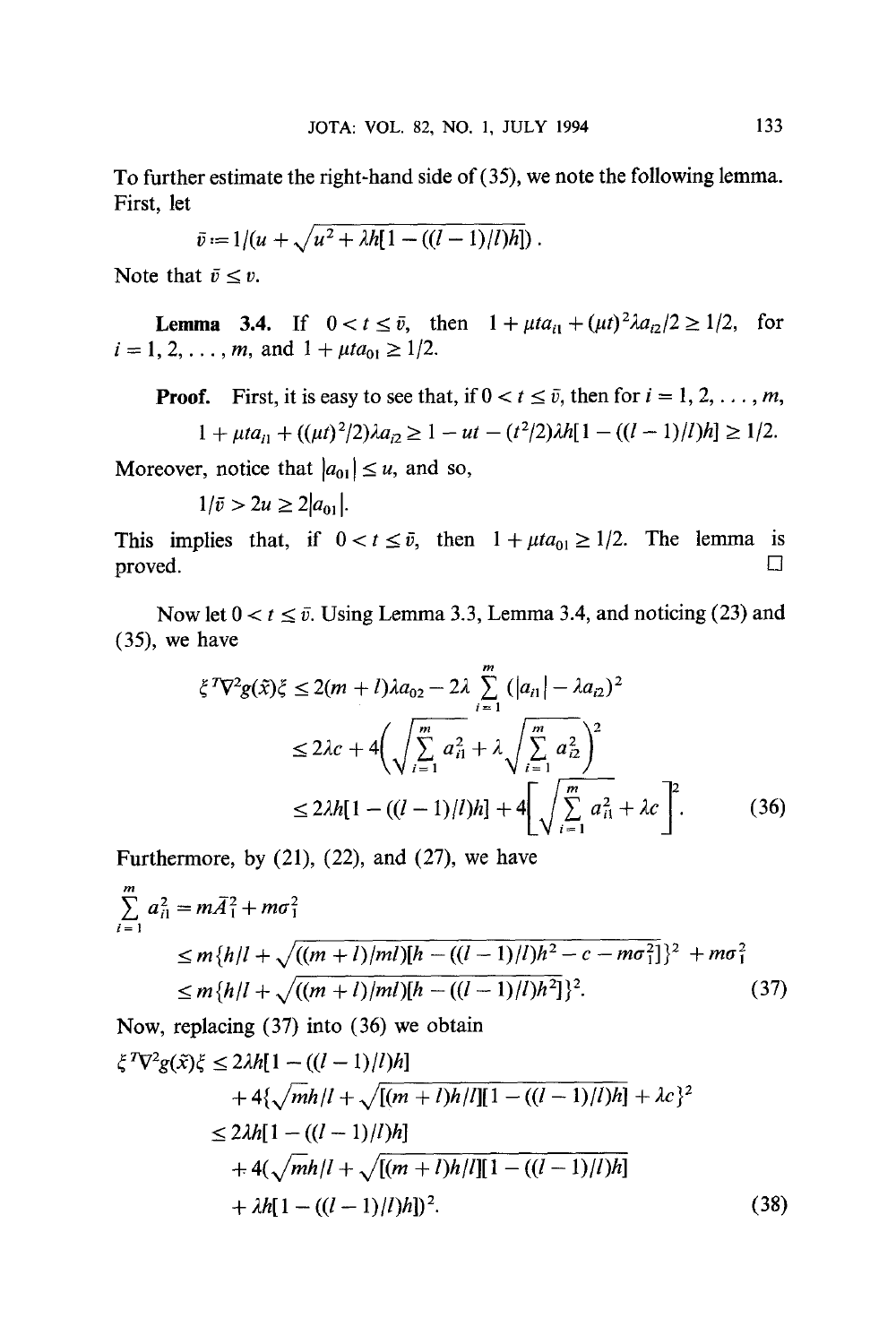To simplify the notation, let

$$
r := 2\lambda h[1 - ((l - 1)/l)h] + 4\{\sqrt{mh/l} + \sqrt{[(m + l)h/l][1 - ((l - 1)/l)h]}\}+ \lambda h[1 - ((l - 1)/l)h] \}2,
$$
(39)

and we rewrite (38) as

$$
\zeta^T \nabla^2 g(\tilde{x}) \zeta \le r. \tag{40}
$$

Note that, if the parameter  $l > 1$ , then u, v,  $\bar{v}$ , h, r are all positive. By  $(6)$ ,  $(34)$ , and  $(40)$ , the following lemma is readily seen.

**Lemma 3.5.** For  $t \in (0, \bar{v})$ , it holds that

 $g(x + t\zeta) - g(x) < -th + (t^2/2)r$ .

Now, we let the parameter  $l = m + 1$ . Since  $m \ge 1$ , by noticing Lemma 3.2, we have

$$
h(1 - h(l - 1)/l) \le l/(4(l - 1)) \le 1/2.
$$

Therefore,

$$
r \le 2\lambda(1/2) + 4\{1 + \sqrt{[(m+l)/l](1/2)} + \lambda \cdot (1/2)\}^2 \le \lambda^2 + 9\lambda + 16,
$$
  
\n
$$
u = h/l + \sqrt{[(m+l)/ml + 1]h[1 - ((l-1)/l)h]} \le 2,
$$
  
\n
$$
\bar{v} = 1/(u + \sqrt{u^2 + \lambda h[1 - ((l-1)/l)h]}) \ge 1/(2 + \sqrt{4 + \lambda/2}).
$$
  
\nLet

 $\bar{t} = 1/(\lambda^2 + 9\lambda + 16)(\lambda + 1)$ .

It is clear that  $0 < \bar{t} < \bar{v}$ . From Lemma 3.5, it follows that

$$
g(x+\bar{t}\xi)-g(x) \leq -\bar{t}h + (\bar{t}^2/2)r \leq -1/2(\lambda^2+9\lambda+16)(\lambda+1)^2.
$$

Let

$$
\delta := 1/2(\lambda^2 + 9\lambda + 16)(\lambda + 1)^2 = \mathcal{O}(1/(\lambda + 1)^4). \tag{41}
$$

Now we are ready to present the main result of this paper. First, we note by assumption 2.4 and the continuity of the constraint function  $g_i$ ,  $i = 1, 2, \ldots, m$ , in the compact feasible region F that there exists some constant  $N > 0$  such that  $g_i(x) \le N$ ,  $i = 1, 2, \ldots, m$ , for all  $x \in F$ .

Theorem 3.3. For the convex programming problem (P), suppose that Assumptions 2.1-2.5 hold and that  $x^0 \in \mathring{F}$  is the initial interior point. We let the parameter  $l = m + 1$ . Then, the Iri-Imai algorithm has at least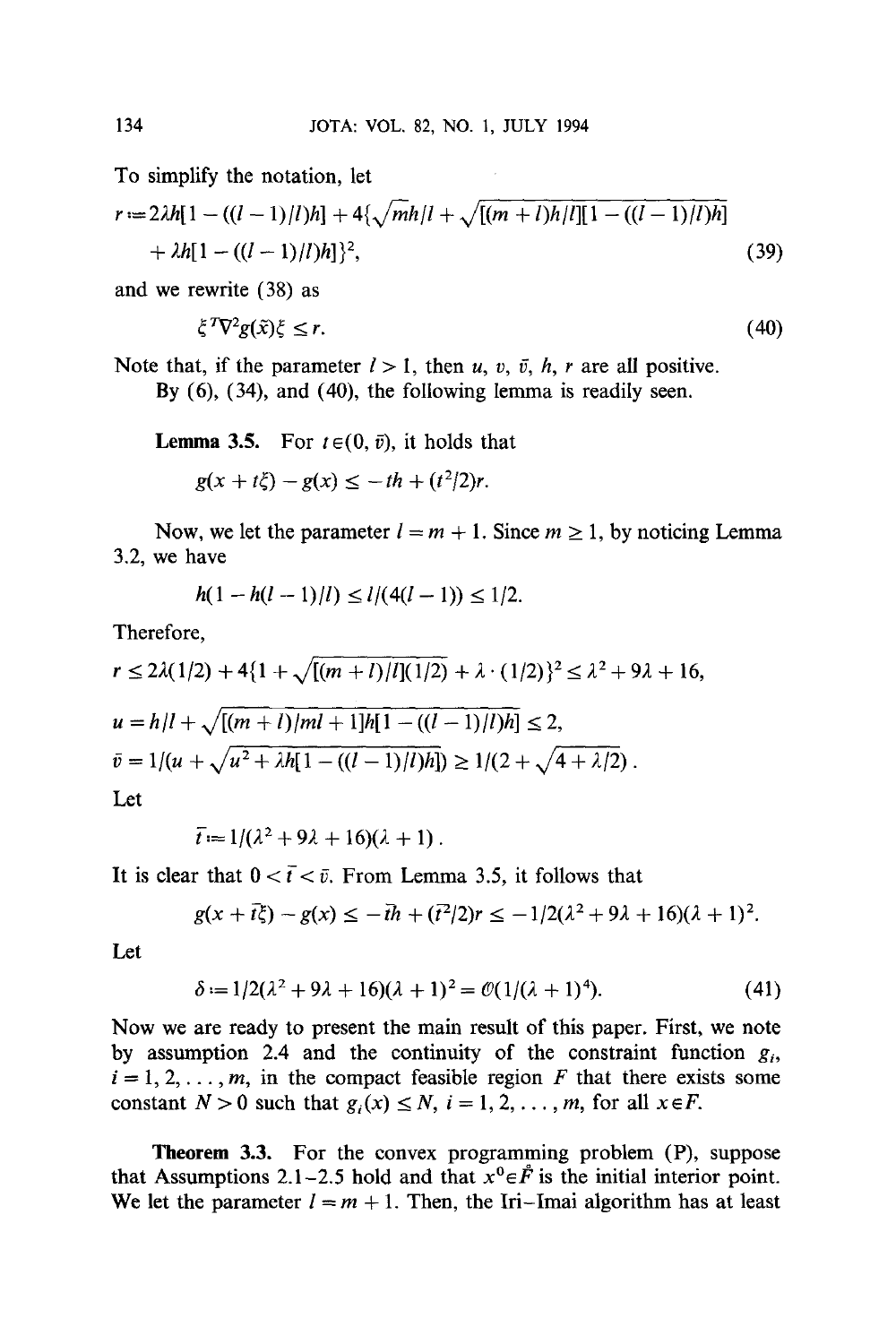a globally linear convergence rate in terms of the multiplicative barrier function value for solving (P); i.e., for the sequence of points  $\{x^k : k \ge 0\}$ produced by the algorithm, it holds that

$$
G(x^{k+1}) \le \exp(-\delta)G(x^k), \qquad k \ge 0.
$$

Moreover, for any given  $p > 0$ , we will have  $g_0(x^K) < 2^{-p}$  in at most  $K = \mathcal{O}((mp + m \log N + g(x^0))(\lambda + 1)^4)$  steps, where g is the logarithmic barrier function and  $g_0$  is the objective function.

**Proof.** For any  $x^k \in \mathring{F}$ , we see from Lemma 3.5 that, if a steplength t is taken to be  $\bar{t}$ , then

$$
\min_{t\geq 0} \{g(x^k+t\zeta^k)-g(x^k)\}\leq g(x^k+\bar{t}\zeta^k)-g(x^k)\leq -\delta.
$$

This means that, for  $k \geq 0$ ,

$$
g(x^{k+1}) - g(x^k) \le -\delta,\tag{42}
$$

and so,

$$
G(x^{k+1}) \le \exp(-\delta)G(x^k).
$$

This proves the first part of the theorem.

By (42) we have for  $k \ge 0$ ,

 $g(x^k) \leq g(x^0) - k\delta.$ 

The second part of Theorem 3.3 follows immediately from the above inequality, Eq. (41), and the following inequality:

$$
(m+l)\log g_0(x^k)-m\log N\leq g(x^k). \qquad \qquad \Box
$$

Remark 3.1. In the case of linear programming or convex quadratic programming, where the harmonic constant  $\lambda$  can be chosen to be 1, Theorem 3.3 implies that the Iri-Imai algorithm needs at most  $\mathcal{O}(mL)$  steps to get close enough to the optimal point (set  $p = L$  in this case, where L is the input length of the problem), assuming that the initial point  $x^0$  satisfies  $g(x^0) = \mathcal{O}(mL)$ . This gives exactly the same result as in Iri (Ref. 22).

## **4. Conclusions**

The Iri and Imai algorithm seems to be a natural generalization of Newton's algorithm for constrained convex programming problems. Iri and Imai (Ref. 17) showed that, under some nondegeneracy assumptions and if a line search is used, the Iri-Imai algorithm actually has a locally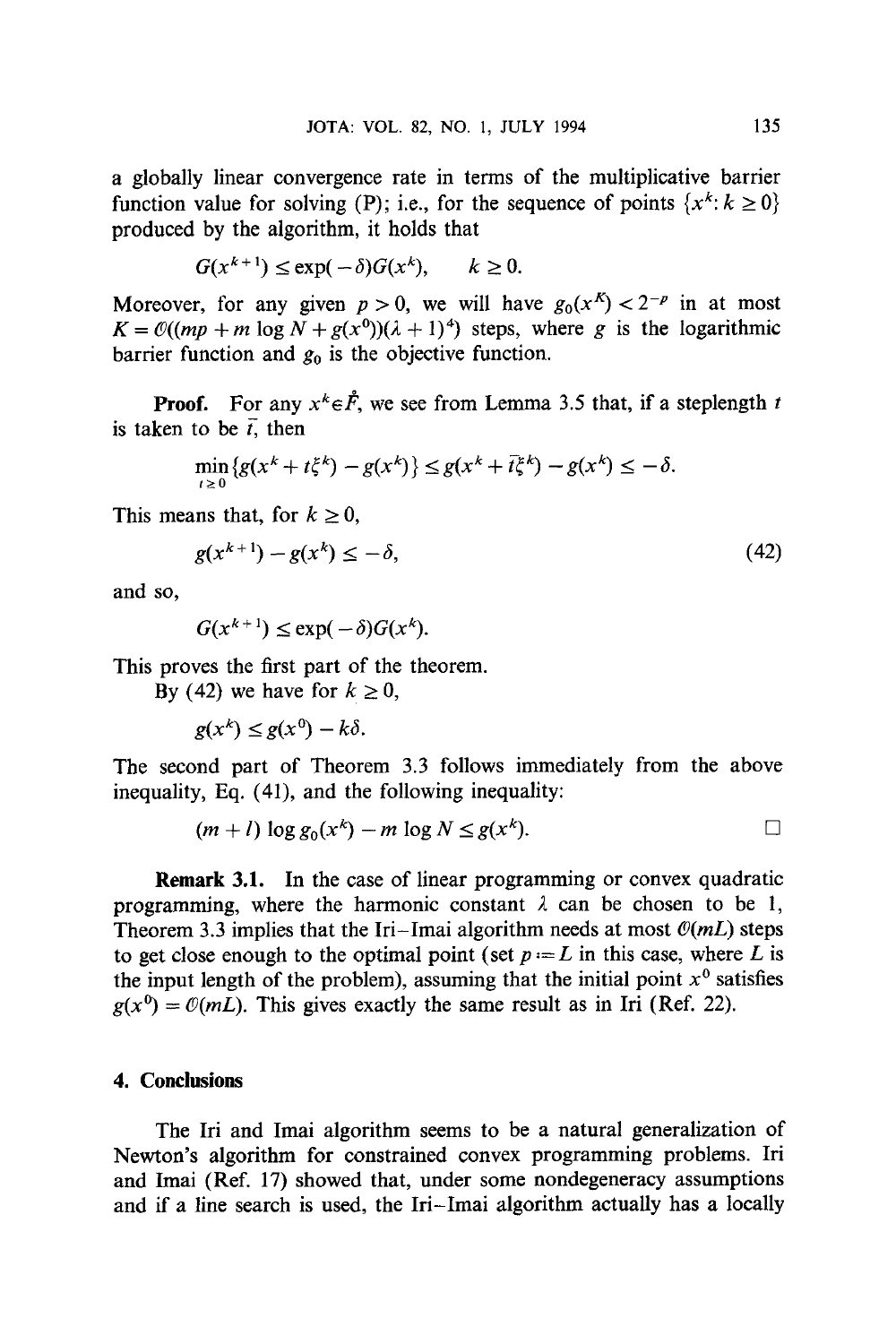quadratic convergence rate for linear programming. There is no reason to assume that such a locally fast convergence rate does not hold for some smooth convex programming problems. Certainly, to prove locally fast convergence, an exact line-search procedure and some continuity of the Hessian matrices should be required. This remains a topic for future research.

Assumption 2.1 in this paper is not essential. One needs only a lower bound on the optimal value. The lower bound can be updated at each step in such a way that  $h \in [1/(2\lambda + 2), l/(l-1)]$ ; cf. Theorem 3.1 and Lemma 3.2. The other proofs remain the same. Notice that, if a strict lower bound b of the optimal value is used, then the multiplicative barrier function

$$
G_b(x) := (g_0(x) - b)^{m+1} / \left( \prod_{i=1}^m g_i(x) \right)
$$

will have a unique minimum point in  $\hat{F}$ , since in this case  $G_b$  remains strictly convex in  $\mathring{F}$  and attains plus infinity on the boundary of F. The path formed by the minimum points when the lower bound goes up to the true optimal value resembleS~ the path studied in the path-following approach.

Assumption 2.4 is not essential as well. We need only to assume that the set of optimal points is bounded, because if the initial point is properly chosen, we may add some constraints using the information about the upper bound of the objective value. In this way, we may exclude some part of the feasible region where no optimal point will be contained and at the same time keep the new feasible region bounded.

In the existing literature, mainly only the path-following method in the interior point approach is generalized to solve convex programming (Refs. 13-16). In Refs. 13, 15, and 16, the so-called relative Lipschitz condition on the objective and the constraint functions is required to prove the convergence. The relative Lipschitz condition is difficult to check and requires more continuity on the Hessian matrices.

## **References**

- 1. KARMARKAR, N., *A New Polynomial Time Algorithm for Linear Programming*, Combinatorica, Vol. 4, pp. 373-395, 1984.
- 2. YE, Y., An  $O(n^3L)$  Potential Reduction Algorithm for Linear Programming, Mathematical Programming, Vol. 50, pp. 239-258, 1991.
- 3. FREUND, R. M., *Polynomial Algorithms for Linear Programming Based Only on Primal Scaling and Projected Gradients of a Potential Function,* Mathematical Programming, Vol. 51, pp. 203-222, 1991.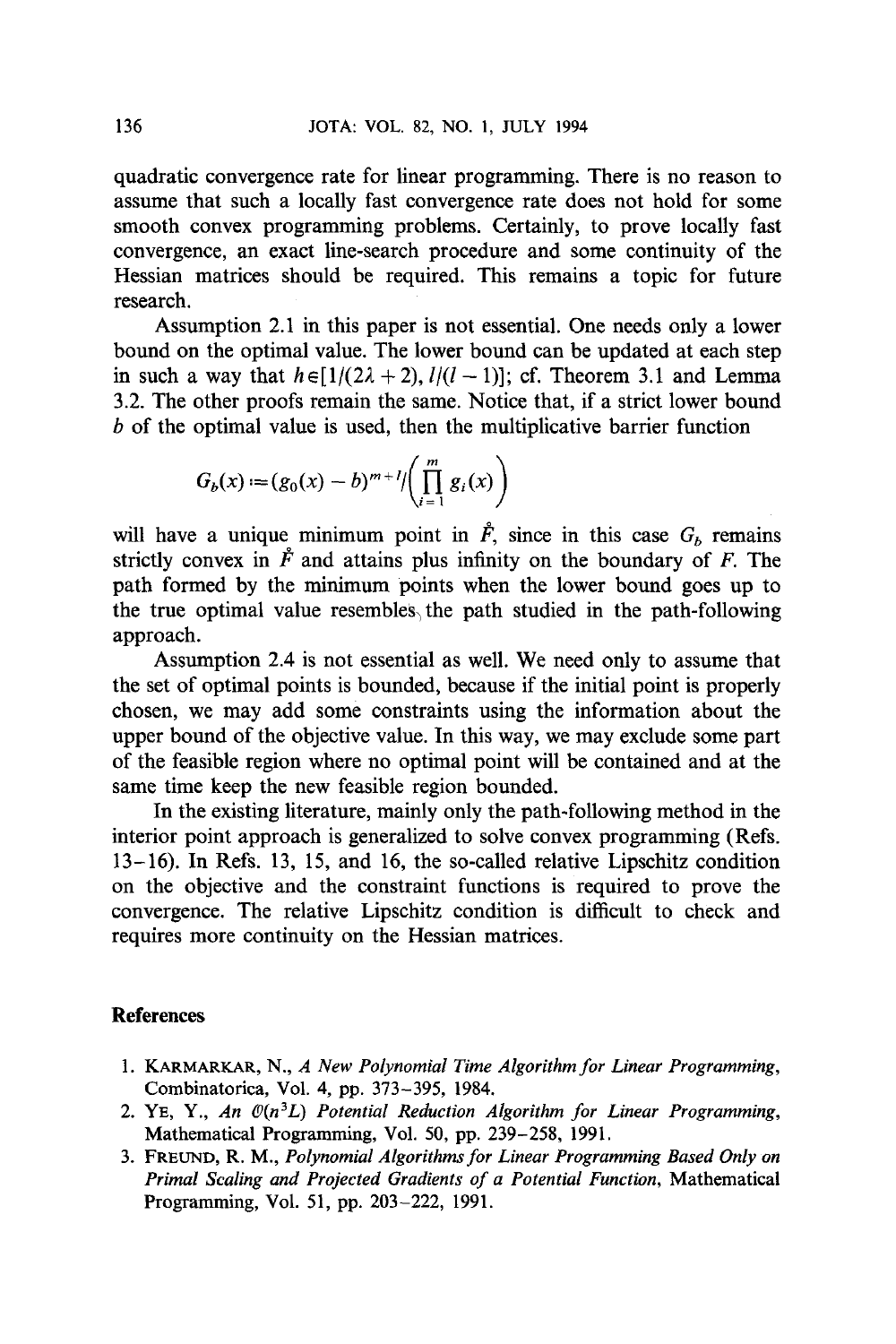- 4. GONZAGA, C. C., *Polynomial Affine Algorithms for Linear Programming,*  Report 139/88, Universidade Federal do Rio de Janeiro, 1988.
- 5. DIKIN, I. I., *lterative Solution of Problems of Linear and Quadratic Programming,* Soviet Mathematics Doklady, Vol. 8, pp. 674-675, 1974.
- 6. BARNES, *E. R., A Variation of Karmarkar's Algorithm for Solving Linear Programming Problems,* Mathematical Programming, Vol. 36, pp. 174-182, 1986.
- 7. VANDERBEI, R. J., MEKETON, M. S., and FREEDMAN, *B. A., A Modification of Karmarkar's Linear Programming Algorithm,* Algorithmica, Vol. 1, pp. 395-407, 1986.
- 8. RENEGAR, *J., A Polynomial-Time Algorithm Based on Newton's Method for Linear Programming,* Mathematical Programming, Voi. 40, pp. 59-69, 1988.
- 9. MEGIDDO, N., *Pathways to the Optimal Set in Linear Programming,* Progress in Mathematical Programming, Edited by N. Megiddo, Springer Verlag, New York, New York, pp. 131-158, 1989.
- 10. DEN HERTOG, D., ROOS, C., and TERLAKY, *T., A Potential Reduction Variant of Renegar's Short-Step Path-Following Method for Linear Programming,*  Linear Algebra and Its Applications, Vol. 84, pp. 43-68, 1991.
- 11. KARMARKAR, N., *Lecture Series on Interior-Point Methods for Discrete and Combinatorial Optimization,* Indian Institute of Technology, Bombay, India, 1988.
- 12. MITCHELL, J., *Karmarkar's Algorithm and Combinatorial Optimization,* PhD Thesis, School of Operations Research and Industrial Engineering, Cornell University, Ithaca, New York, 1988.
- 13. JARRE, F., *The Method of Analytic Centers for Smooth Convex Programs,* PhD Thesis, Institut für Angewandte Mathematik und Statistik, Universität Würzburg, Würzburg, Germany, 1989.
- 14. MEHROTRA, S., and SUN, J., *An Interior-Point Algorithm for Solving Smooth Convex Programs Based on Newton's Method,* Contemporary Mathematics, Vol. 114, pp. 265-284, 1990.
- 15. DEN HERTOG, D., ROOS, C., and TERLAKY, T., *On the Classical Logarithmic Barrier Function Method for a Class of Smooth Convex Programming Problems,*  Journal of Optimization Theory and Applications, Vol. 73, pp. 1-25, 1992.
- 16. DEN HERTOG, D., ROOS, C., and TERLAKY, *T., A Large-Step Analytic Center Method for a Class of Smooth Convex Programming Problems,* SIAM Journal on Optimization, Vol. 2, pp. 55-70, 1992.
- 17. IRI, M., and IMAI, *H., A Multiplicative Barrier Function Method for Linear Programming,* Algorithmica, Vol. 1, pp. 455-482, 1986.
- 18. ZHANG, S., and SHI, M., *On the Polynomiality of lri and Imai's New Algorithm for Linear Programming,* Journal of Qinhua University, Vol. 28, pp. 121-126, 1988 (in Chinese).
- 19. ZHANG, S., *On the Convergence Property of Iri and Imai's Method for Linear Programming,* Report 8917/A, Econometrics Institute, Erasmus University, Rotterdam, The Netherlands, 1989.
- 20. IMAI, H., *On the Polynomiality of the Time Complexity of Multiplicative Penalty Function Method for Linear Programming,* Working Paper, 1990.